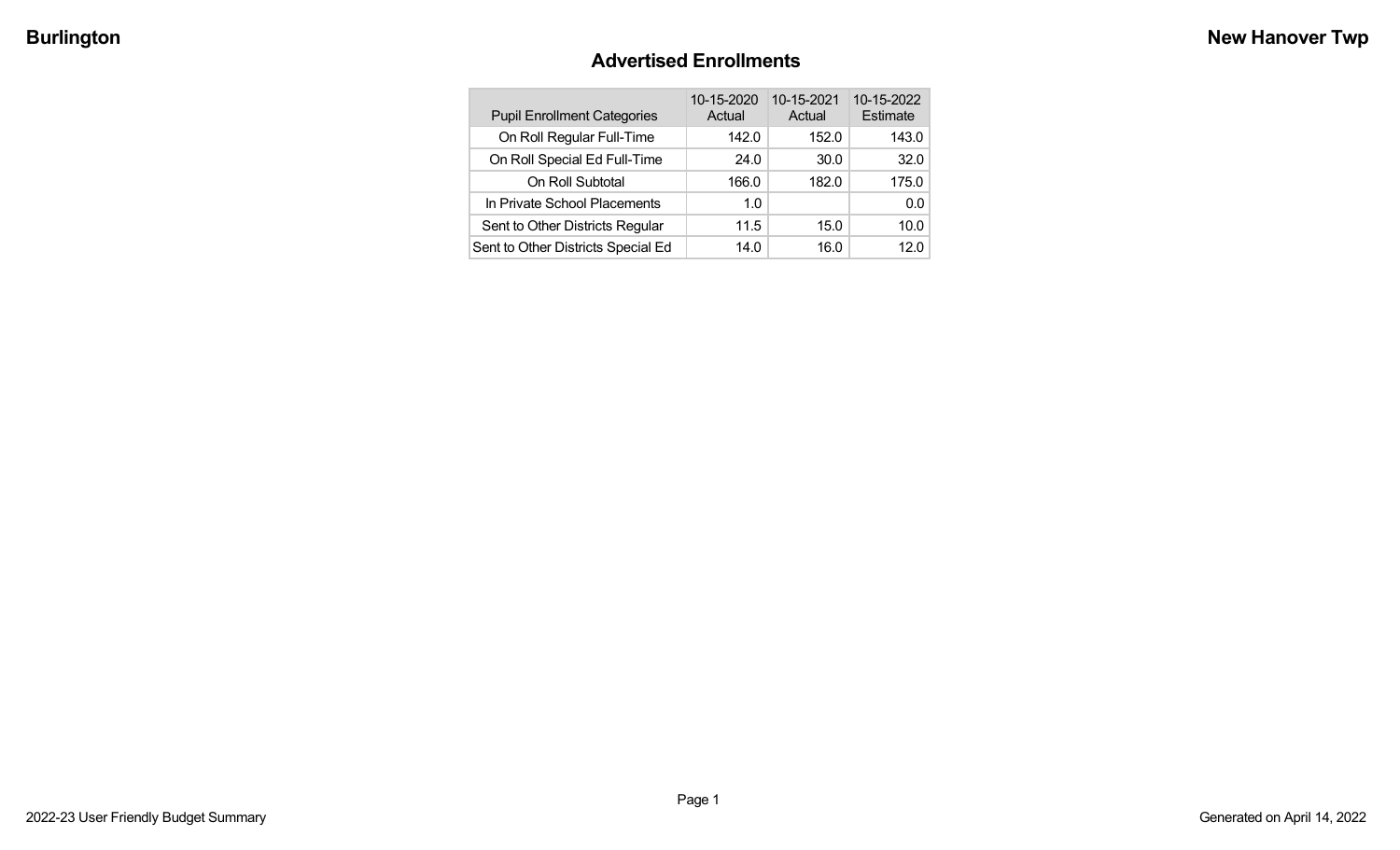### **Advertised Revenues**

| <b>Budget Category</b>                             | Description                                   | Account      | 2020-21<br>Actual | 2021-22<br>Revised | 2022-23<br>Proposed |
|----------------------------------------------------|-----------------------------------------------|--------------|-------------------|--------------------|---------------------|
|                                                    | Local Tax Levy                                | 10-1210      | 1,792,752         | 1,828,607          | 1,865,179           |
|                                                    | <b>Unrestricted Miscellaneous Revenues</b>    | 10-1XXX      | 63,142            | 38,996             | 38,996              |
| <b>General Fund Revenues from Local Sources</b>    | Interest Earned on Maintenance Reserve        | 10-1XXX      | $\mathbf{0}$      | 30                 | 20                  |
|                                                    | Interest Earned on Capital Reserve Funds      | $10-1XXX$    | $\Omega$          | 49                 | 50                  |
|                                                    | <b>Total Revenues from Local Sources</b>      |              | 1,855,894         | 1,867,682          | 1,904,245           |
|                                                    | <b>Categorical Transportation Aid</b>         | 10-3121      | 161,552           | 161,552            | 161,552             |
|                                                    | <b>Categorical Special Education Aid</b>      | 10-3132      | 152,726           | 152,726            | 152,726             |
|                                                    | <b>Equalization Aid</b>                       | 10-3176      | 1,858,261         | 1,623,397          | 1,574,394           |
| <b>General Fund Revenues from State Sources</b>    | <b>Categorical Security Aid</b>               | 10-3177      | 78,055            | 78,055             | 78,055              |
|                                                    | Military Impact Aid (State Source)            | 10-3247      |                   | $\mathbf{0}$       | 72,824              |
|                                                    | <b>Other State Aids</b>                       | 10-3XXX      | 4,580             | $\Omega$           | $\Omega$            |
|                                                    | <b>Total Revenues from State Sources</b>      |              | 2,255,174         | 2,015,730          | 2,039,551           |
| <b>General Fund Revenues from Federal Sources</b>  | Impact Aid-8002 or 8003 General               | 10-4101      | 667,665           | 656,500            | 656,500             |
|                                                    | <b>Total Revenues from Federal Sources</b>    |              | 667,665           | 656,500            | 656,500             |
|                                                    | <b>Budgeted Fund Balance-Operating Budget</b> | 10-303       | $\mathbf{0}$      | 33,710             | 561,508             |
|                                                    | Withdrawal from Maintenance Reserve           | 10-310       | $\Omega$          | 50,000             | $\mathbf{0}$        |
| <b>General Fund Revenues from Other Sources</b>    | Withdrawal from Impact Aid Reserve (General)  | 10-318       | 0                 | 399,500            | $\mathbf{0}$        |
|                                                    | <b>Adjustment for Prior Year Encumbrances</b> |              | 0                 | 28,371             | $\mathbf{0}$        |
|                                                    | Actual Revenues (Over)/Under Expenditures     |              | 254,797           | 0                  | <sup>0</sup>        |
| <b>General Fund Revenues</b>                       | <b>Total Operating Budget</b>                 |              | 5,033,530         | 5,051,493          | 5,161,804           |
| Special Revenue Fund Revenues from Local Sources   | <b>Student Activity Fund Revenue</b>          | 20-1760      | 736               | 5,000              | $\Omega$            |
|                                                    | <b>Total Revenues from Local Sources</b>      | 20-1XXX      | 736               | 5,000              | $\Omega$            |
| Special Revenue Fund Revenues from State Sources   | <b>Preschool Education Aid</b>                | 20-3218      | 49,260            | 29,218             | 51,048              |
|                                                    | <b>Total Revenues from State Sources</b>      |              | 49,260            | 29,218             | 51,048              |
|                                                    | Title I                                       | 20-4411-4416 | 81,255            | 72,000             | 61,200              |
|                                                    | Title II                                      | 20-4451-4455 | 2,135             | 9,600              | 8,160               |
| Special Revenue Fund Revenues from Federal Sources | Title IV                                      | 20-4471-4474 | 11,001            | 12,000             | 10,200              |
|                                                    | IDEA Part B (Handicapped)                     | 20-4420-4429 | 80,118            | 65,305             | 55,509              |
|                                                    | <b>ARP-ESSER</b>                              | 20-4540      | 53,162            | 0                  | 0                   |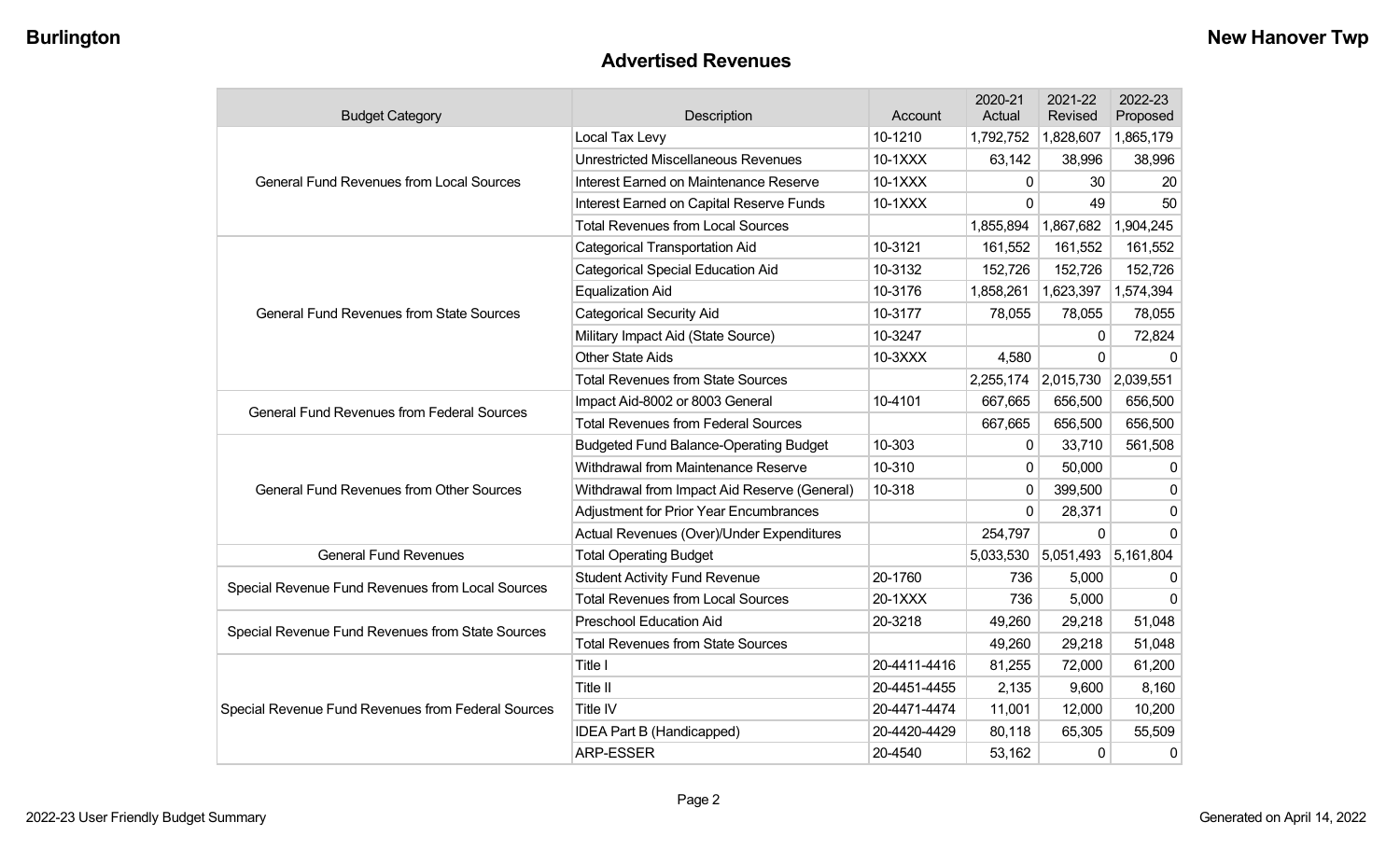### **Advertised Revenues**

| <b>Budget Category</b>                             | Description                                    | Account | 2020-21<br>Actual | 2021-22<br>Revised | 2022-23<br>Proposed |
|----------------------------------------------------|------------------------------------------------|---------|-------------------|--------------------|---------------------|
|                                                    | Coronavirus Relief Fund (CRF)                  | 20-4532 | 15,996            | 0                  | $\Omega$            |
| Special Revenue Fund Revenues from Federal Sources | <b>CRRSA Act-ESSER II</b>                      | 20-4534 | 6,281             | 0                  | $\Omega$            |
|                                                    | <b>Total Revenues from Federal Sources</b>     |         | 249,948           | 158,905            | 135,069             |
| Special Revenue Fund Revenues                      | <b>Total Grants and Entitlements</b>           |         | 299,614           | 193,123            | 186,117             |
| All Fund Revenues                                  | Total Revenues/Sources                         |         | 5,333,144         | 5,244,616          | 5,347,921           |
| Revenues Net of Transfers                          | <b>Total Revenues/Sources Net of Transfers</b> |         | 5,333,144         | 5,244,616          | 5,347,921           |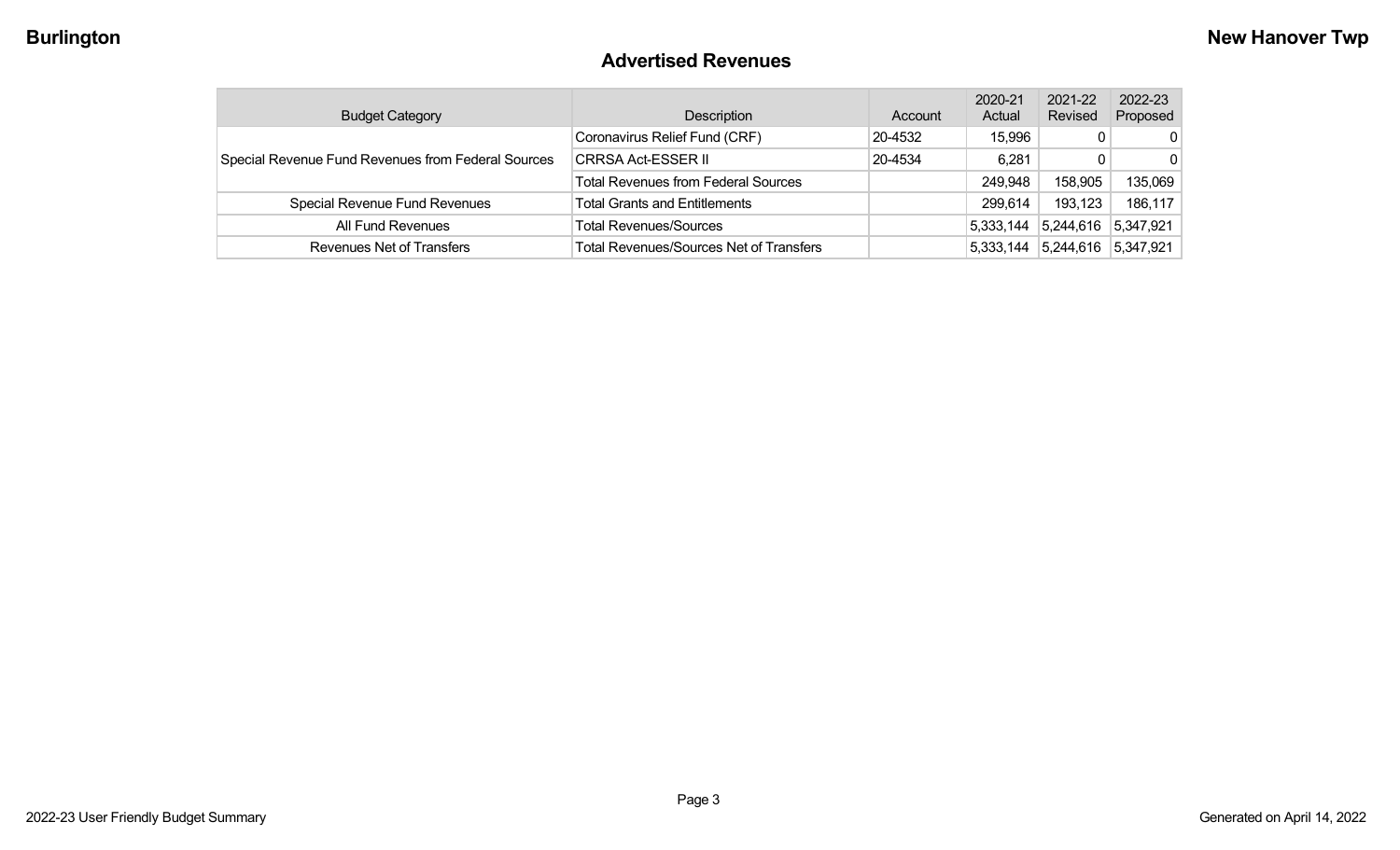## **Advertised Appropriations**

| <b>Budget Category</b>                               | Description                                                                        | Account        | 2020-21<br>Actual | 2021-22<br>Revised            | 2022-23<br>Proposed |
|------------------------------------------------------|------------------------------------------------------------------------------------|----------------|-------------------|-------------------------------|---------------------|
|                                                      | <b>Regular Programs-Instruction</b>                                                | 11-1XX-100-XXX | 1,421,578         | 1,444,440                     | 1,481,264           |
|                                                      | <b>Special Education-Instruction</b>                                               | 11-2XX-100-XXX | 183,108           | 138,676                       | 180,888             |
| General Fund Current Expenses for Instruction        | <b>Bilingual Education-Instruction</b>                                             | 11-240-100-XXX | 61,026            | 64,807                        | 66,693              |
|                                                      | School-Sponsored Cocurricular or Extracurricular Activities-Instruction            | 11-401-100-XXX | 32,745            | 31,209                        | 29,280              |
|                                                      | School-Sponsored Athletics-Instruction                                             | 11-402-100-XXX | $\Omega$          | 9,270                         | 9,548               |
|                                                      | Undistributed Expenditures-Instruction (Tuition)                                   | 11-000-100-XXX | 1,011,191         | 759,521                       | 761,157             |
|                                                      | Undistributed Expenditures-Health Services                                         | 11-000-213-XXX | 66,997            | 71,099                        | 72,545              |
|                                                      | Undistributed Expenditures-Speech, OT, PT and Related Services                     | 11-000-216-XXX | $\Omega$          | 76,860                        | 65,300              |
|                                                      | Undistributed Expenditures-Other Support Services, Students-Extraordinary Services | 11-000-217-XXX | 112,321           | 17,815                        | 60,000              |
|                                                      | Undistributed Expenditures-Guidance                                                | 11-000-218-XXX | $\Omega$          | 12,000                        | 12,000              |
|                                                      | Undistributed Expenditures-Child Study Teams                                       | 11-000-219-XXX | 111,540           | 122,020                       | 122,176             |
|                                                      | Undistributed Expenditures-Improvement of Instruction Services                     | 11-000-221-XXX | 196,772           | 207,283                       | 210,105             |
|                                                      | Undistributed Expenditures-Education Media Services/Library                        | 11-000-222-XXX | 59,471            | 66,317                        | 67,876              |
| General Fund Current Expenses for Support Services   | Undistributed Expenditures-Instructional Staff Training Services                   | 11-000-223-XXX | 140               | 11,000                        | 11,000              |
|                                                      | Undistributed Expenditures-Support Services-General Administration                 | 11-000-230-XXX | 110,720           | 140,812                       | 107,626             |
|                                                      | Undistributed Expenditures-Support Services-School Administration                  | 11-000-240-XXX | 77,031            | 69,182                        | 65,823              |
|                                                      | Undistributed Expenditures-Central Services                                        | 11-000-251-XXX | 90,842            | 127,699                       | 157,918             |
|                                                      | Undistributed Expenditures-Operation and Maintenance of Plant Services             | 11-000-26X-XXX | 414,264           | 404,547                       | 432,814             |
|                                                      | Undistributed Expenditures-Student Transportation Services                         | 11-000-270-XXX | 366,176           | 405,498                       | 412,786             |
|                                                      | Personal Services-Employee Benefits                                                | 11-XXX-XXX-2XX | 686,028           | 839,779                       | 803,355             |
|                                                      | Undistributed Expenditures-Food Services                                           | 11-000-310-930 | 20,000            | 20,000                        | 20,000              |
|                                                      | <b>Total Undistributed Expenditures</b>                                            |                | 3,323,493         | 3,351,432 3,382,481           |                     |
| General Fund Current Expenses for Increased Reserves | Interest Earned on Maintenance Reserve                                             | 10-606         | 0                 | 30                            | 20                  |
| <b>General Fund Current Expenses</b>                 | <b>Total General Current Expense</b>                                               |                |                   | 5,021,950 5,039,864           | 5,150,174           |
|                                                      | Facilities Acquisition and Construction Services                                   | 12-000-400-XXX | 11,580            | 11,580                        | 11,580              |
| <b>Capital Outlay</b>                                | Interest Deposit to Capital Reserve                                                | 10-604         | $\Omega$          | 49                            | 50                  |
|                                                      | <b>Total Capital Outlay</b>                                                        |                | 11,580            | 11,629                        | 11,630              |
| General Fund Expenses and Transfers                  | <b>General Fund Grand Total</b>                                                    |                |                   | 5,033,530 5,051,493 5,161,804 |                     |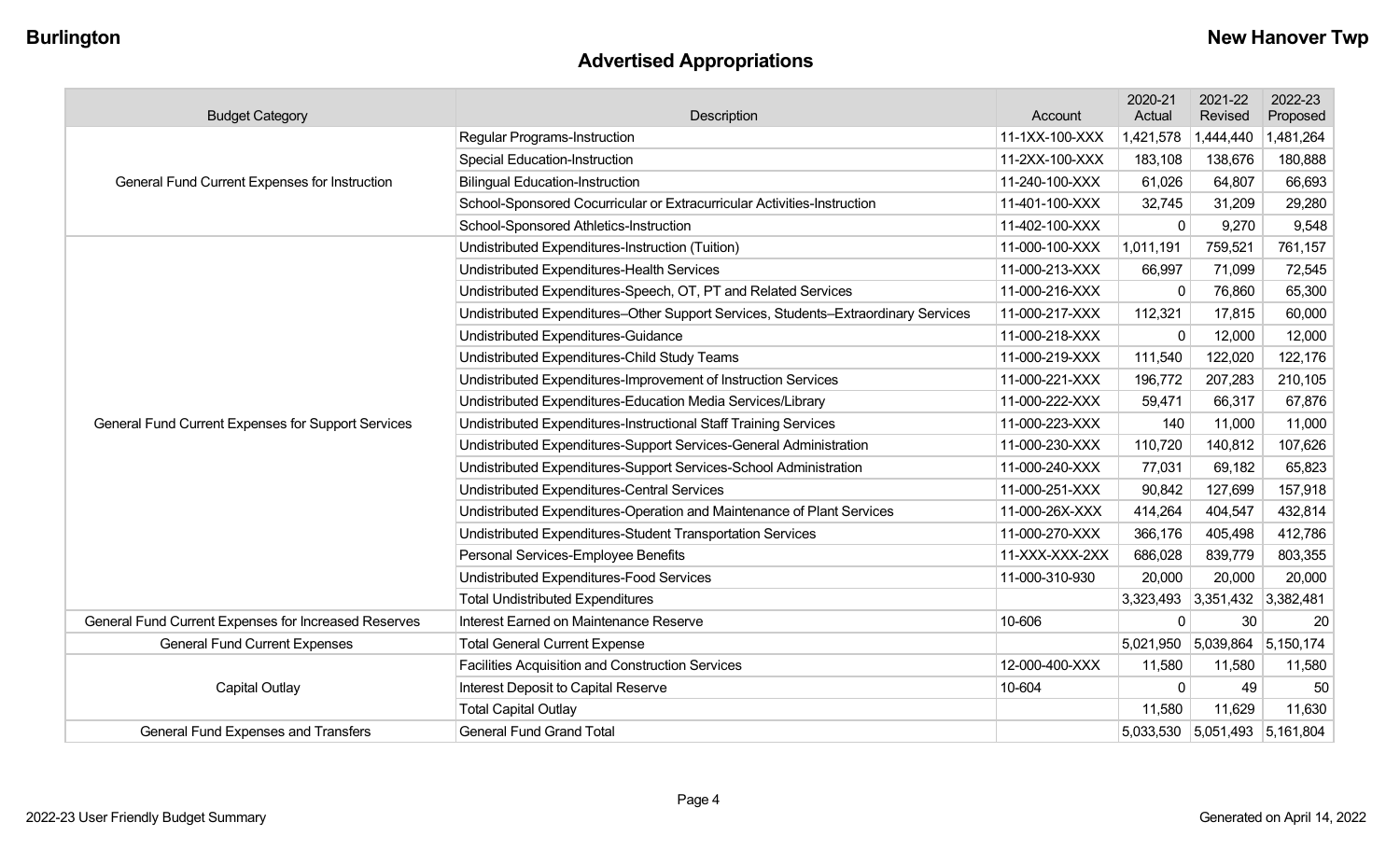# **Advertised Appropriations**

| <b>Budget Category</b>                                    | Description                                 | Account        | 2020-21<br>Actual | 2021-22<br>Revised          | 2022-23<br>Proposed |
|-----------------------------------------------------------|---------------------------------------------|----------------|-------------------|-----------------------------|---------------------|
| Special Revenue Fund Expenses for Preschool Education Aid | <b>Preschool Education Aid Instruction</b>  | 20-218-100-XXX | 49,260            | 29,218                      | 51,048              |
|                                                           | <b>Total Preschool Education Aid</b>        | 20-218-XXX-XXX | 49,260            | 29,218                      | 51,048              |
| Special Revenue Fund Expenses for State Projects          | <b>Total State Projects</b>                 | 20-XXX-XXX-XXX | 49,260            | 29,218                      | 51,048              |
|                                                           | Title I                                     | 20-XXX-XXX-XXX | 81,255            | 72,000                      | 61,200              |
|                                                           | Title II                                    | 20-XXX-XXX-XXX | 2,135             | 9,600                       | 8,160               |
|                                                           | Title IV                                    | 20-XXX-XXX-XXX | 11,001            | 12,000                      | 10,200              |
|                                                           | IDEA Part B (Handicapped)                   | 20-XXX-XXX-XXX | 80,118            | 65,305                      | 55,509              |
| Special Revenue Fund Expenses for Federal Projects        | Coronavirus Relief Fund (CRF) Grant Program | 20-479-XXX-XXX | 15,996            | 0                           | $\mathbf{0}$        |
|                                                           | CRRSA Act-ESSER II Grant Program            | 20-483-XXX-XXX | 6,281             | 0                           | $\boldsymbol{0}$    |
|                                                           | <b>ARP-ESSER Grant Program</b>              | 20-487-XXX-XXX | 53,162            | 0                           | $\overline{0}$      |
|                                                           | <b>Total Federal Projects</b>               | 20-XXX-XXX-XXX | 249,948           | 158,905                     | 135,069             |
| Special Revenue Fund Expenses                             | <b>Total Special Revenue Funds</b>          |                | 299,614           | 193,123                     | 186,117             |
| All Fund Expenses                                         | <b>Total Expenditures/Appropriations</b>    |                | 5,333,144         | 5,244,616 5,347,921         |                     |
| <b>Expenses Net of Transfers</b>                          | <b>Total Expenditures Net of Transfers</b>  |                | 5,333,144         | $ 5,244,616 \t   5,347,921$ |                     |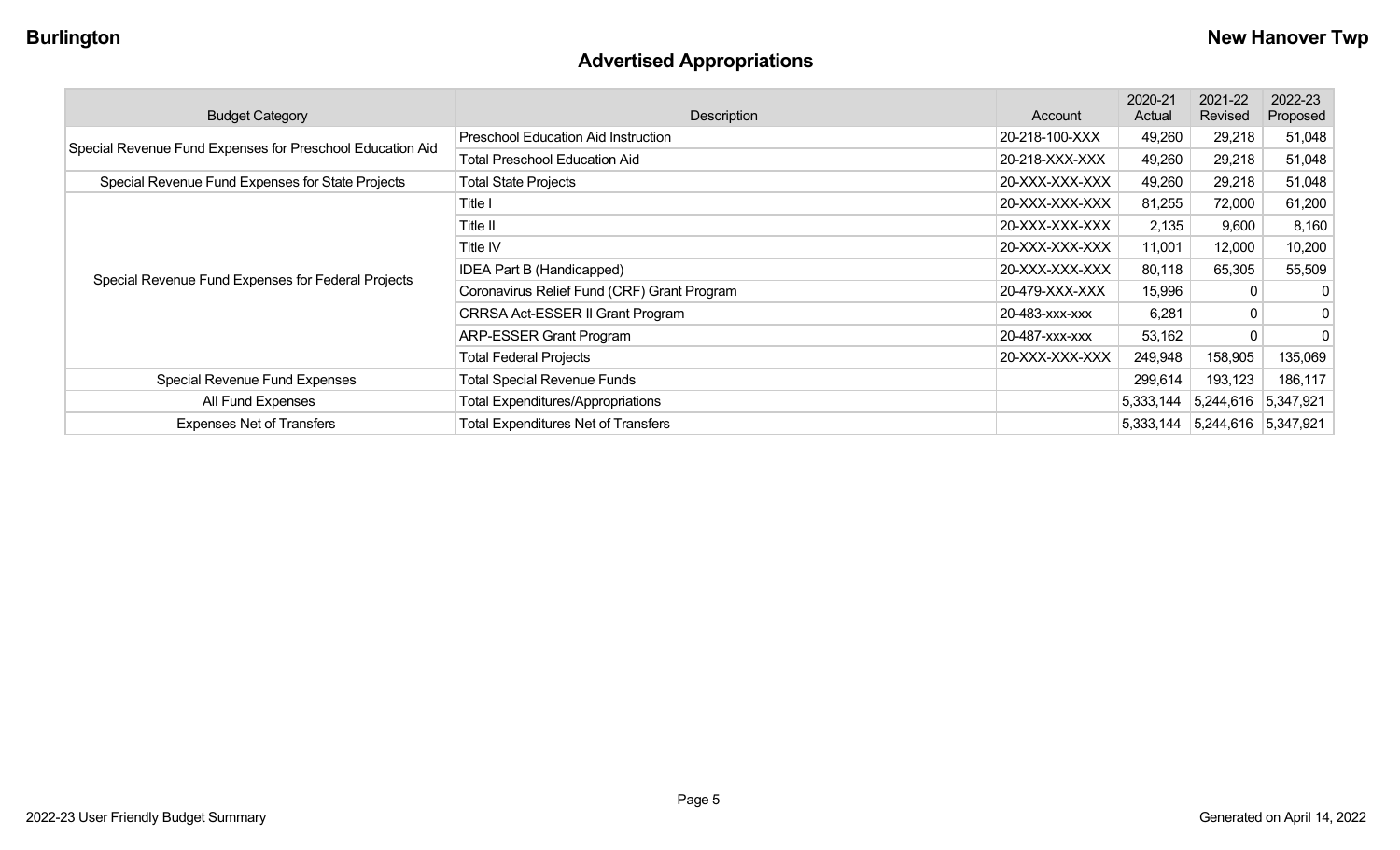## **Advertised Recapitulation of Balances**

| <b>Fund Balance Category</b>                   | <b>Budget Category</b>                                           | Audited<br><b>Balance</b><br>06/30/2020 | Audited<br><b>Balance</b><br>06/30/2021 | Estimated<br><b>Balance</b><br>06/30/2022 | <b>Estimated</b><br><b>Balance</b><br>06/30/2023 |
|------------------------------------------------|------------------------------------------------------------------|-----------------------------------------|-----------------------------------------|-------------------------------------------|--------------------------------------------------|
|                                                | <b>General Operating Budget</b>                                  | 249,167                                 | 845,218                                 | 811,508                                   | 250,000                                          |
| Unrestricted                                   | Repayment of Debt                                                | 0                                       | 0                                       |                                           |                                                  |
|                                                | Capital Reserve                                                  | 696,545                                 | 696,545                                 | 696,594                                   | 696,644                                          |
|                                                | <b>Adult Education Programs</b>                                  | 0                                       | 0                                       |                                           |                                                  |
|                                                | Maintenance Reserve                                              | 131,462                                 | 131,462                                 | 81,492                                    | 81,512                                           |
|                                                | Legal Reserve                                                    | 0                                       | $\Omega$                                | 0                                         |                                                  |
| <b>Restricted for General Operating Budget</b> | Unemployment Fund                                                | $\Omega$                                | 0                                       | 0                                         |                                                  |
|                                                | <b>Tuition Reserve</b>                                           | 0                                       | 0                                       | 0                                         |                                                  |
|                                                | <b>Current Expense Emergency Reserve</b>                         | $\Omega$                                | 0                                       | 0                                         |                                                  |
|                                                | Impact Aid Reserve for General Expenses (Sections 8002 and 8003) | 1,514,872                               | 1,115,372                               | 715,872                                   | 715,872                                          |
|                                                | Impact Aid Reserve for Capital Expenses (Sections 8007 and 8008) | 399,500                                 | 0                                       |                                           |                                                  |
| Restricted for Special Revenue Fund            | <b>Student Activity Fund</b>                                     | 75                                      | 405                                     | 405                                       | 405                                              |
|                                                | Scholarship Fund                                                 | $\Omega$                                | $\mathbf{0}$                            | $\Omega$                                  | 0                                                |
| Restricted for Repayment of Debt               | Restricted for Repayment of Debt                                 | 0                                       | 0                                       | 0                                         | 0                                                |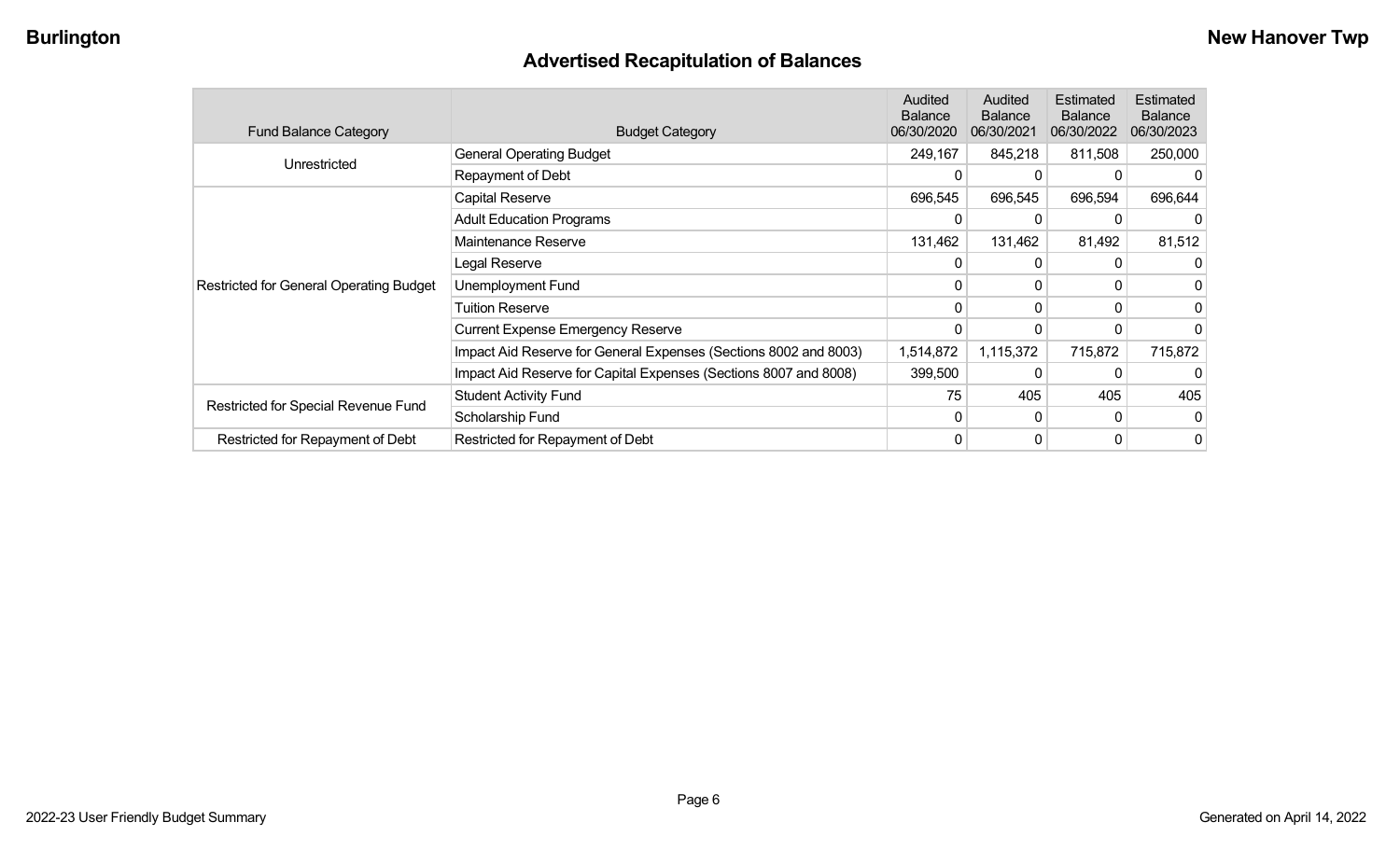#### **Advertised Per Pupil Cost Calculations**

| Per Pupil Cost Calculations                       | 2019-20<br><b>Actual Costs</b> | 2020-21<br><b>Actual Costs</b> | 2021-22<br><b>Original Budget</b> | 2021-22<br><b>Revised Budget</b> | 2022-23<br>Proposed Budget |
|---------------------------------------------------|--------------------------------|--------------------------------|-----------------------------------|----------------------------------|----------------------------|
| <b>Total Budgetary Comparative Per Pupil Cost</b> | \$21,638                       | \$21,726                       | \$23,356                          | \$21,451                         | \$23,013                   |
| <b>Total Classroom Instruction</b>                | \$12,912                       | \$12,777                       | \$13,538                          | \$12,232                         | \$13,252                   |
| <b>Classroom-Salaries and Benefits</b>            | \$12,311                       | \$11,619                       | \$12,307                          | \$11,141                         | \$12,253                   |
| Classroom-General Supplies and Textbooks          | \$285                          | \$762                          | \$750                             | \$645                            | \$594                      |
| <b>Classroom-Purchased Services</b>               | \$316                          | \$396                          | \$482                             | \$445                            | \$406                      |
| <b>Total Support Services</b>                     | \$4,424                        | \$3,861                        | \$4,557                           | \$4,028                          | \$4,329                    |
| Support Services-Salaries and Benefits            | \$3,857                        | \$2,734                        | \$3,279                           | \$3,016                          | \$3,102                    |
| <b>Total Administrative Costs</b>                 | \$1,525                        | \$2,008                        | \$1,977                           | \$2,257                          | \$2,256                    |
| <b>Administration Salaries and Benefits</b>       | \$730                          | \$1,584                        | \$1,320                           | \$1,485                          | \$1,440                    |
| Total Operations and Maintenance of Plant         | \$2,369                        | \$2,681                        | \$2,778                           | \$2,451                          | \$2,696                    |
| Operations and Maintenance-Salaries and Benefits  | \$853                          | \$981                          | \$925                             | \$843                            | \$887                      |
| <b>Board Contribution to Food Services</b>        | \$0                            | \$119                          | \$119                             | \$110                            | \$114                      |
| <b>Total Extracurricular Costs</b>                | \$330                          | \$233                          | \$289                             | \$285                            | \$277                      |
| <b>Total Equipment Costs</b>                      | \$0                            | \$0                            | \$0                               | \$0                              | \$0                        |
| Legal Costs                                       | \$66                           | \$49                           | \$69                              | \$61                             | \$57                       |
| Employee Benefits as a percentage of salaries*    | 39.24%                         | 28.53%                         | 37.63%                            | 37.13%                           | 33.60%                     |

\*Does not include pension and social security paid by the State on-behalf of the district.

\*\*Federal and State funds in the blended resource school-based budgets.

The information presented in columns 1 through 3 as well as the related descriptions of the per pupil cost calculations are contained in the Taxpayers' Guide to Education Spending and can be found on the Department of Education's Internet website: http://www.state.nj.us/education/guide/. This publication is also available in the board office and public libraries. The same calculations were performed using the 2021-22 revised appropriations and the 2022-23 budgeted appropriations presented in this advertised budget. Total Budgetary Comparative Per Pupil Cost is defined as current expense exclusive of tuition expenditures, transportation, residential costs, and judgments against the school district. For all years it also includes the restricted entitlement aids. With the exception of Total Equipment Cost, each of the other per pupil cost calculations presented is a component of the total comparative per pupil cost, although all components are not shown.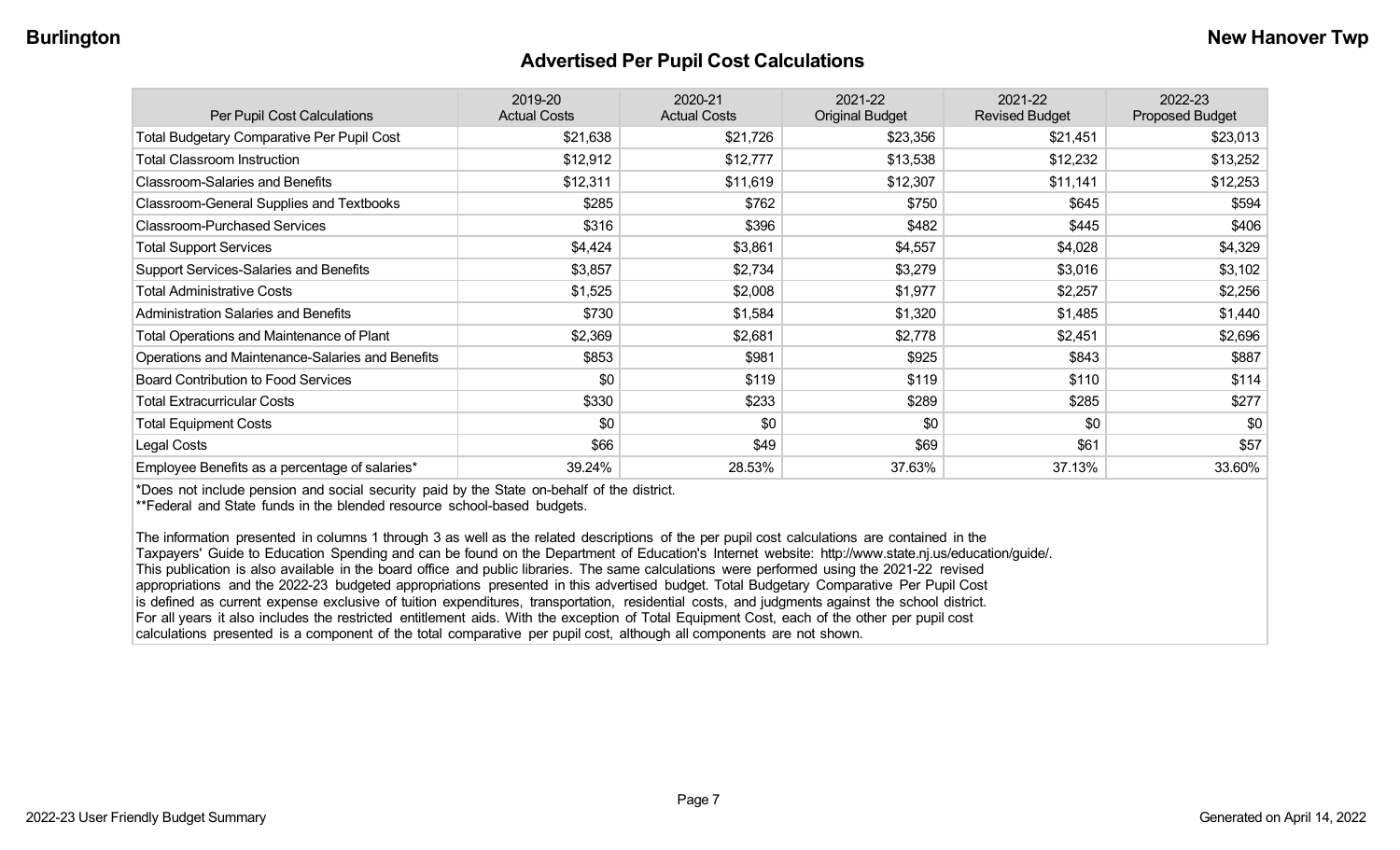### **Shared Services**

| <b>Shared Service Category Type</b>            | <b>Shared Service Category Description</b>       | Amount<br>Saved<br>(Optional) |
|------------------------------------------------|--------------------------------------------------|-------------------------------|
| Insurance Coverages and Benefits               | Spelljic, Burlington County Joint Insurance Fund | 0                             |
| Purchasing                                     | Ed Data, ESCNJ, State Contract                   | 0                             |
| <b>Technology Services</b>                     | <b>BCIT</b>                                      | 0                             |
| <b>Transportation Services, including Fuel</b> | Jointures North Hanover, ESCNJ                   | 0                             |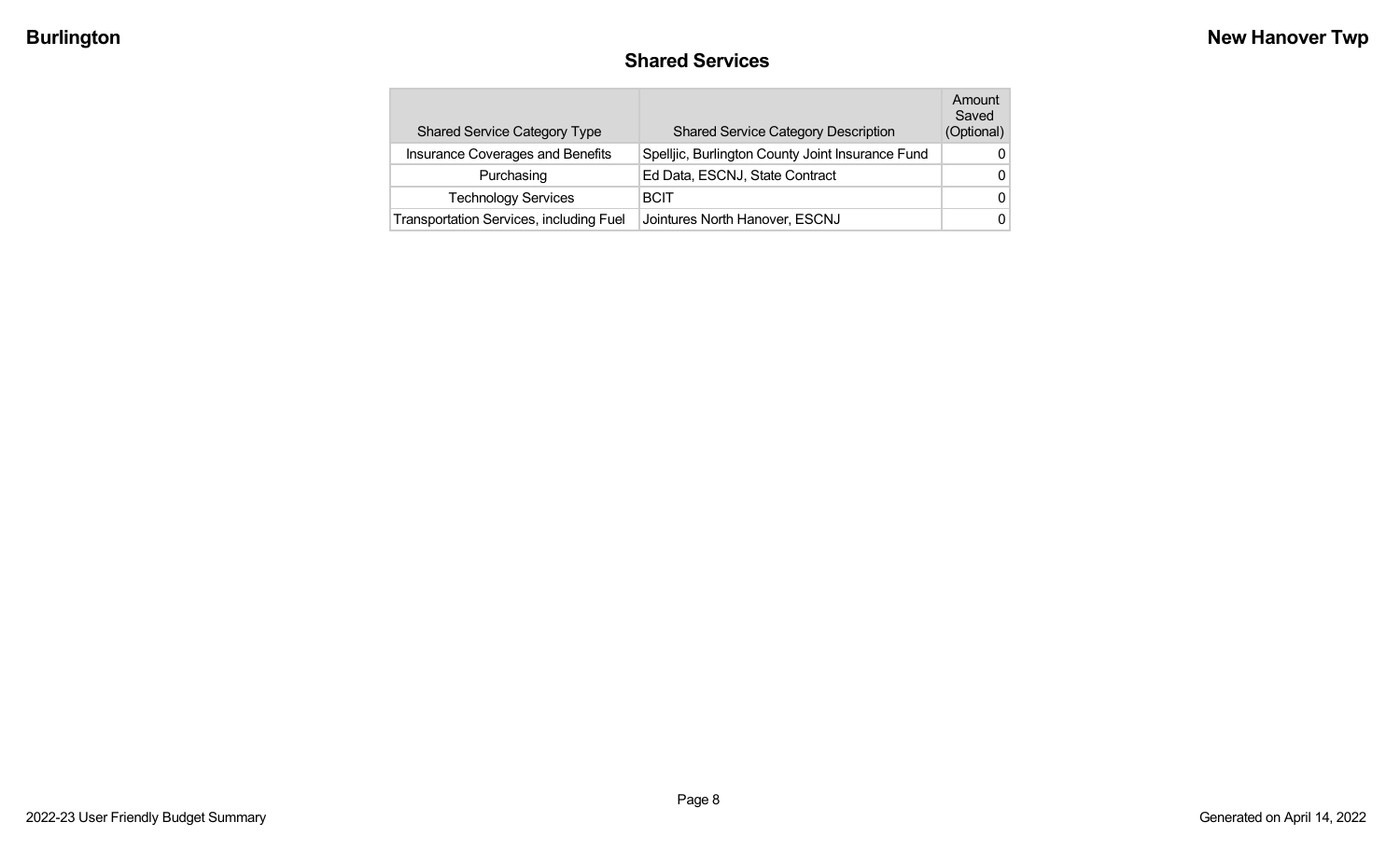| Municipality         | Category                                                                                                           | Amount      |
|----------------------|--------------------------------------------------------------------------------------------------------------------|-------------|
|                      | (A) General Fund School Levy                                                                                       | 1,300,598   |
|                      | (D) Total School Levy                                                                                              | 1,300,598   |
|                      | (B) Estimated Net Taxable Valuation (as of 10/01/21)                                                               | 64,733,200  |
| New Hanover Township | (H) Estimated Equalized Valuation (as of 10/01/21)                                                                 | 105,963,660 |
|                      | (C) Estimated 2022-23 General Fund School Tax Rate, Without Repayment of Debt or Adjustments=100x(A)/(B)           | 2.0092      |
|                      | (F) Estimated 2022-23 Total School Tax Rate, With Repayment of Debt and Adjustments=100x(D)/(B)                    | 2.0092      |
|                      | (I) Estimated 2022-23 Equalized General Fund School Tax Rate, Without Repayment of Debt or Adjustments=100x(A)/(H) | 1.2274      |
|                      | (L) Estimated 2022-23 Equalized Total School Tax Rate, With Repayment of Debt and Adjustments=100x(D)/(H)          | 1.2274      |
|                      | (A) General Fund School Levy                                                                                       | 564,581     |
|                      | (D) Total School Levy                                                                                              | 564,581     |
|                      | (B) Estimated Net Taxable Valuation (as of 10/01/21)                                                               | 39,026,240  |
|                      | (H) Estimated Equalized Valuation (as of 10/01/21)                                                                 | 46,459,792  |
| Wrightstown Borough  | (C) Estimated 2022-23 General Fund School Tax Rate, Without Repayment of Debt or Adjustments=100x(A)/(B)           | 1.4467      |
|                      | (F) Estimated 2022-23 Total School Tax Rate, With Repayment of Debt and Adjustments=100x(D)/(B)                    | 1.4467      |
|                      | (I) Estimated 2022-23 Equalized General Fund School Tax Rate, Without Repayment of Debt or Adjustments=100x(A)/(H) | 1.2152      |
|                      | (L) Estimated 2022-23 Equalized Total School Tax Rate, With Repayment of Debt and Adjustments=100x(D)/(H)          | 1.2152      |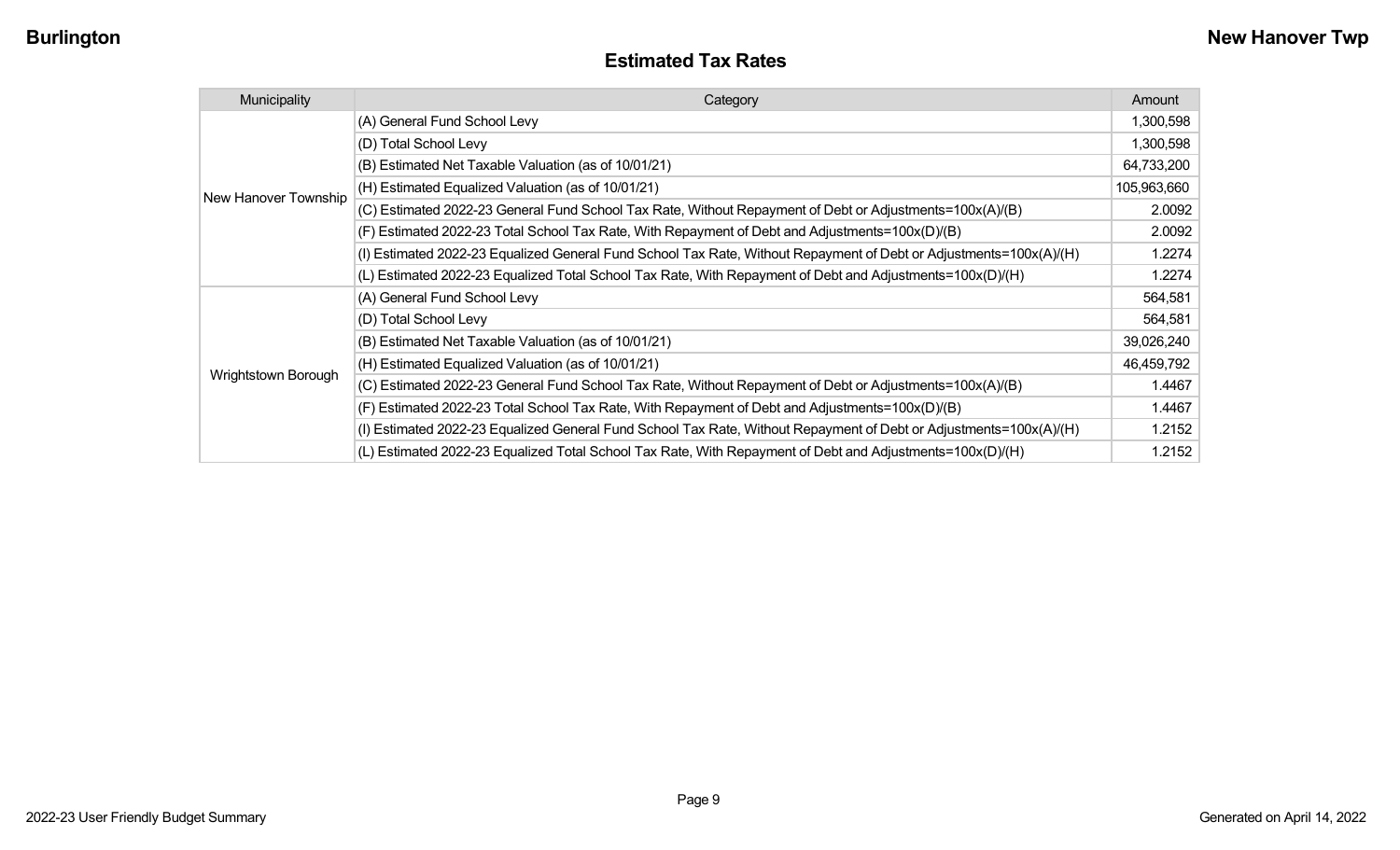| Name                    | Category                                                                                  | Measure                       |
|-------------------------|-------------------------------------------------------------------------------------------|-------------------------------|
|                         | <b>Job Title</b>                                                                          | <b>Business Administrator</b> |
|                         | Job Title II                                                                              | None Reported                 |
|                         | <b>Base Annual Salary Amount</b>                                                          | \$36,400                      |
|                         | Full-Time Equivalent (FTE)                                                                | 0.3                           |
|                         | Shared with Another District?                                                             | N                             |
|                         | <b>Shared County</b>                                                                      | None Reported                 |
|                         | <b>Shared District</b>                                                                    | None Reported                 |
|                         | <b>Job Title Other District</b>                                                           | None Reported                 |
|                         | Member of Collective Bargaining Unit (CBU)?                                               | N                             |
|                         | <b>Beginning Date of Contract</b>                                                         | 07/01/21                      |
|                         | <b>End Date of Contract</b>                                                               | 06/30/22                      |
|                         | <b>Contracted Number of Annual Work Days</b>                                              | 65                            |
|                         | <b>Contracted Number of Annual Vacation Days</b>                                          | 0                             |
|                         | <b>Contracted Number of Annual Sick Days</b>                                              | 0                             |
| <b>Bernard Biesiada</b> | Contracted Number of Annual Personal Days                                                 | 0                             |
|                         | <b>Contracted Number of Annual Consulting Days</b>                                        | 0                             |
|                         | Number of Other Contracted Non-Working Days                                               | $\mathbf 0$                   |
|                         | Description of Other Contracted Non-Working Days                                          | None Reported                 |
|                         | <b>Total Allowances Amount</b>                                                            | \$0                           |
|                         | <b>Total Bonuses Amount</b>                                                               | \$0                           |
|                         | <b>Total Stipends Amount</b>                                                              | \$0                           |
|                         | District Contributions Above Teacher Contract for Insurance (Health, Dental, Life, Other) | \$0                           |
|                         | District Contributions Above Teacher Contract for Retirement Plans                        | \$0                           |
|                         | <b>Total Contractual Post-Employment Benefit Amount</b>                                   | \$0                           |
|                         | Contractual Post-Employment Benefit Description of Payout of Sick days                    | not in contract part time     |
|                         | Contractual Post-Employment Benefit Description of Payout of Vacation days                | not in contract part time     |
|                         | Contractual Post-Employment Benefit Description of Payout of Personal days                | not in contract part time     |
|                         | Contractual Post-Employment Benefit Description of Other Benefits 1                       | None Reported                 |
|                         | Contractual Post-Employment Benefit Description of Other Benefits 2                       | None Reported                 |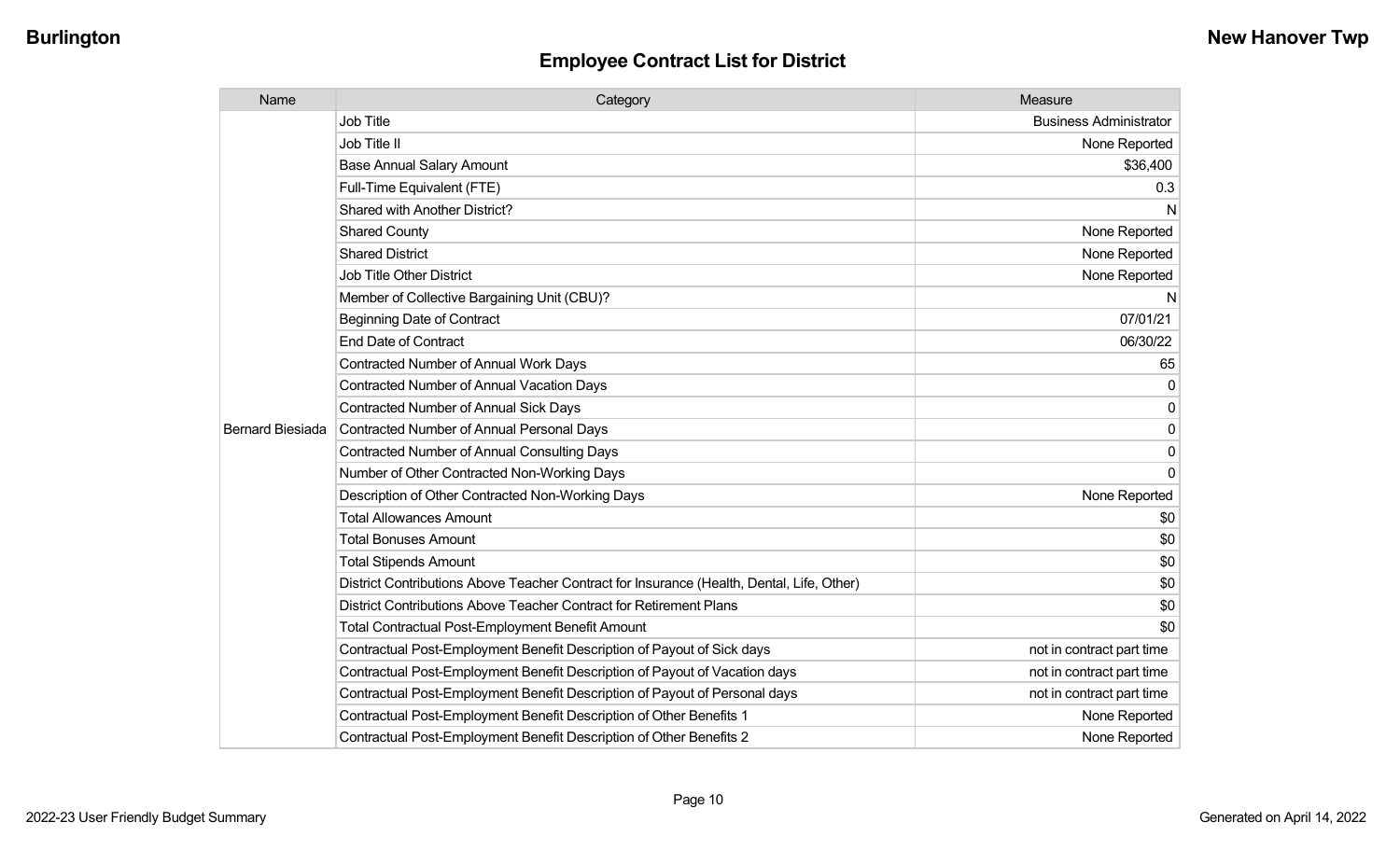| Name                    | Category                                                                                 | Measure                                 |
|-------------------------|------------------------------------------------------------------------------------------|-----------------------------------------|
|                         | Contractual Post-Employment Benefit Description of Other Benefits 3                      | None Reported                           |
|                         | Total Other/In-Kind Remuneration Amount                                                  | \$0                                     |
|                         | Description of Other/In-Kind Remuneration Annual Option to Buyback Sick Time in Cash     | None Reported                           |
|                         | Description of Other/In-Kind Remuneration Annual Option to Buyback Vacation Time in Cash | None Reported                           |
|                         | Description of Other/In-Kind Remuneration Annual Option to Buyback Personal Time in Cash | None Reported                           |
| <b>Bernard Biesiada</b> | Description of Other/In-Kind Remuneration Annual Option to Other Remuneration 1          | None Reported                           |
|                         | Description of Other/In-Kind Remuneration Annual Option to Other Remuneration 2          | None Reported                           |
|                         | Description of Other/In-Kind Remuneration Annual Option to Other Remuneration 3          | None Reported                           |
|                         | <b>Additional Comment 1</b>                                                              | None Reported                           |
|                         | <b>Additional Comment 2</b>                                                              | None Reported                           |
|                         | <b>Additional Comment 3</b>                                                              | None Reported                           |
|                         | <b>Job Title</b>                                                                         | Coordinator/Director/Manager/Supervisor |
|                         | Job Title II                                                                             | <b>Vice Principal</b>                   |
|                         | <b>Base Annual Salary Amount</b>                                                         | \$101,922                               |
|                         | Full-Time Equivalent (FTE)                                                               | 1.0                                     |
|                         | Shared with Another District?                                                            | N                                       |
|                         | <b>Shared County</b>                                                                     | None Reported                           |
|                         | <b>Shared District</b>                                                                   | None Reported                           |
|                         | <b>Job Title Other District</b>                                                          | None Reported                           |
|                         | Member of Collective Bargaining Unit (CBU)?                                              | N                                       |
| David Bramley           | <b>Beginning Date of Contract</b>                                                        | 07/01/21                                |
|                         | <b>End Date of Contract</b>                                                              | 06/30/22                                |
|                         | Contracted Number of Annual Work Days                                                    | 260                                     |
|                         | <b>Contracted Number of Annual Vacation Days</b>                                         | 20                                      |
|                         | Contracted Number of Annual Sick Days                                                    | 12                                      |
|                         | <b>Contracted Number of Annual Personal Days</b>                                         | 3                                       |
|                         | <b>Contracted Number of Annual Consulting Days</b>                                       | $\pmb{0}$                               |
|                         | Number of Other Contracted Non-Working Days                                              | $\overline{0}$                          |
|                         | Description of Other Contracted Non-Working Days                                         | None Reported                           |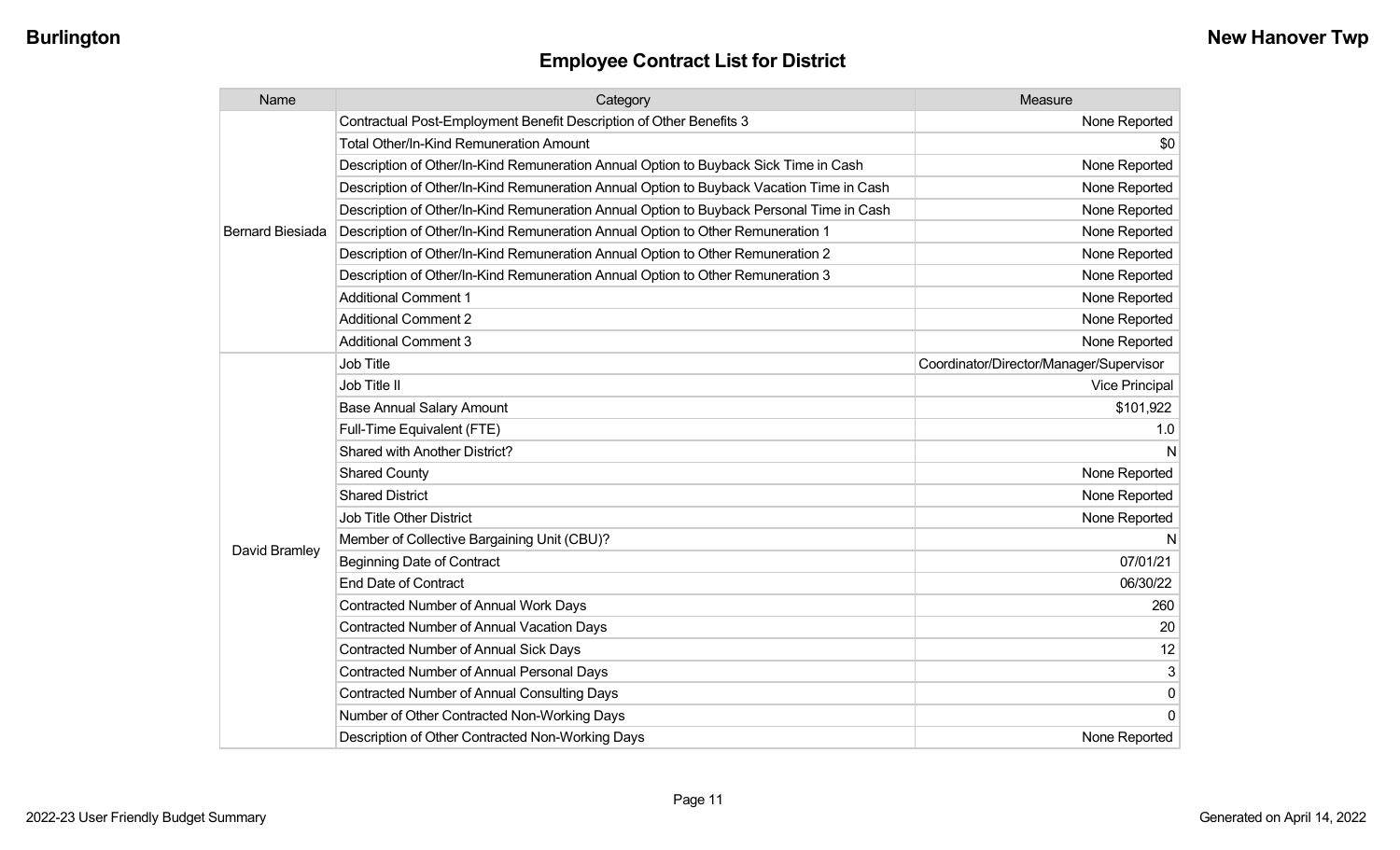| <b>Employee Contract List for District</b> |  |  |  |
|--------------------------------------------|--|--|--|
|--------------------------------------------|--|--|--|

| Name             | Category                                                                                  | Measure             |
|------------------|-------------------------------------------------------------------------------------------|---------------------|
|                  | <b>Total Allowances Amount</b>                                                            | \$1,000             |
|                  | <b>Total Bonuses Amount</b>                                                               | \$0                 |
|                  | <b>Total Stipends Amount</b>                                                              | \$0                 |
|                  | District Contributions Above Teacher Contract for Insurance (Health, Dental, Life, Other) | \$0                 |
|                  | District Contributions Above Teacher Contract for Retirement Plans                        | \$0                 |
|                  | <b>Total Contractual Post-Employment Benefit Amount</b>                                   | \$19,260            |
|                  | Contractual Post-Employment Benefit Description of Payout of Sick days                    | contract max        |
|                  | Contractual Post-Employment Benefit Description of Payout of Vacation days                | per diem max 30     |
|                  | Contractual Post-Employment Benefit Description of Payout of Personal days                | roll into sick days |
|                  | Contractual Post-Employment Benefit Description of Other Benefits 1                       | None Reported       |
| David Bramley    | Contractual Post-Employment Benefit Description of Other Benefits 2                       | None Reported       |
|                  | Contractual Post-Employment Benefit Description of Other Benefits 3                       | None Reported       |
|                  | <b>Total Other/In-Kind Remuneration Amount</b>                                            | \$0                 |
|                  | Description of Other/In-Kind Remuneration Annual Option to Buyback Sick Time in Cash      | None Reported       |
|                  | Description of Other/In-Kind Remuneration Annual Option to Buyback Vacation Time in Cash  | None Reported       |
|                  | Description of Other/In-Kind Remuneration Annual Option to Buyback Personal Time in Cash  | None Reported       |
|                  | Description of Other/In-Kind Remuneration Annual Option to Other Remuneration 1           | None Reported       |
|                  | Description of Other/In-Kind Remuneration Annual Option to Other Remuneration 2           | None Reported       |
|                  | Description of Other/In-Kind Remuneration Annual Option to Other Remuneration 3           | None Reported       |
|                  | <b>Additional Comment 1</b>                                                               | None Reported       |
|                  | <b>Additional Comment 2</b>                                                               | None Reported       |
|                  | <b>Additional Comment 3</b>                                                               | None Reported       |
| Dr. Scott Larkin | Job Title                                                                                 | Superintendent      |
|                  | Job Title II                                                                              | None Reported       |
|                  | <b>Base Annual Salary Amount</b>                                                          | \$135,500           |
|                  | Full-Time Equivalent (FTE)                                                                | 1.0                 |
|                  | Shared with Another District?                                                             | N                   |
|                  | <b>Shared County</b>                                                                      | None Reported       |
|                  | <b>Shared District</b>                                                                    | None Reported       |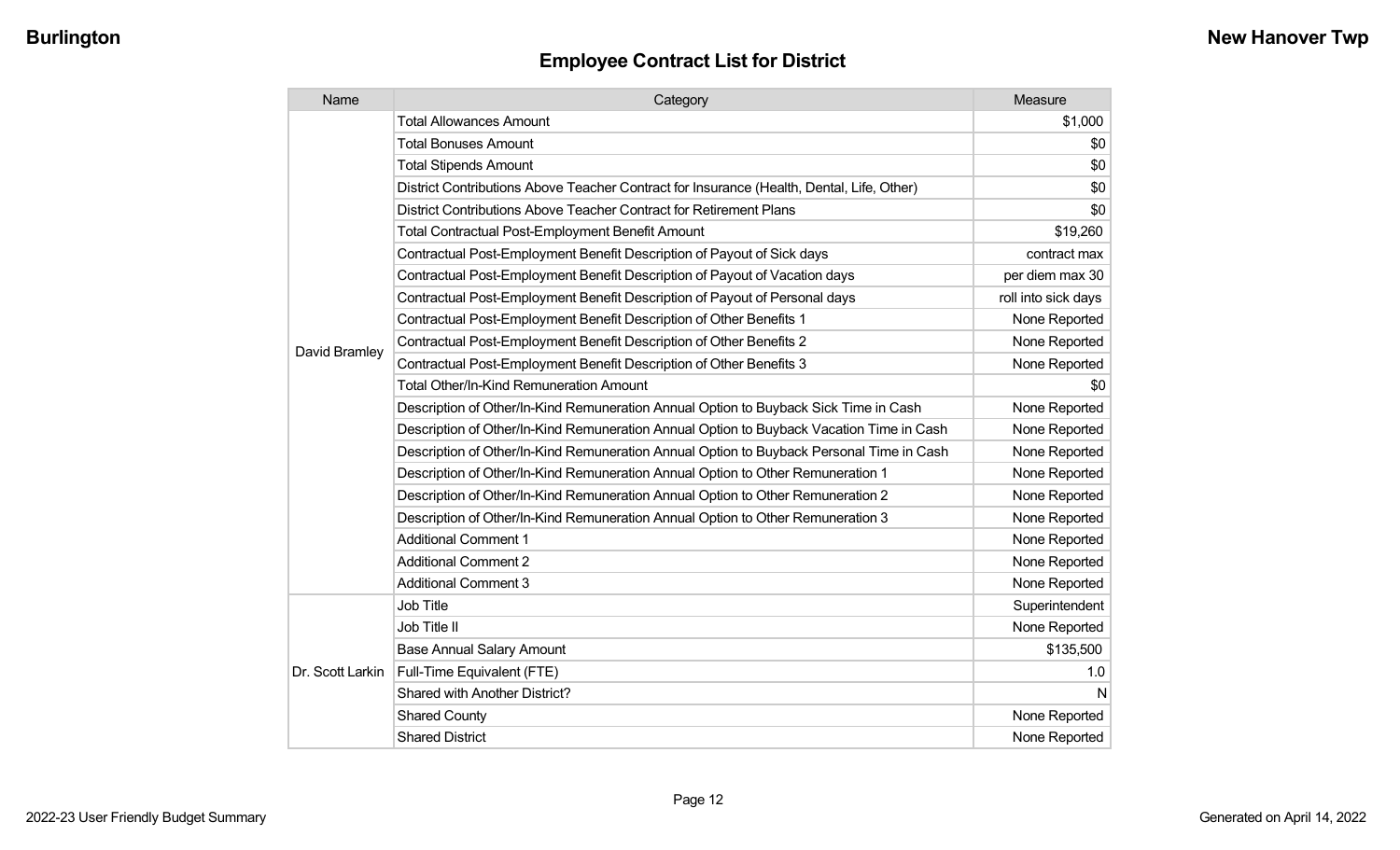| Name             | Category                                                                                  | Measure               |
|------------------|-------------------------------------------------------------------------------------------|-----------------------|
|                  | Job Title Other District                                                                  | None Reported         |
|                  | Member of Collective Bargaining Unit (CBU)?                                               | N                     |
|                  | <b>Beginning Date of Contract</b>                                                         | 07/01/20              |
|                  | <b>End Date of Contract</b>                                                               | 06/30/23              |
|                  | <b>Contracted Number of Annual Work Days</b>                                              | 260                   |
|                  | <b>Contracted Number of Annual Vacation Days</b>                                          | 20                    |
|                  | Contracted Number of Annual Sick Days                                                     | 12                    |
|                  | <b>Contracted Number of Annual Personal Days</b>                                          | 3                     |
|                  | <b>Contracted Number of Annual Consulting Days</b>                                        | $\mathbf 0$           |
|                  | Number of Other Contracted Non-Working Days                                               | $\mathbf{0}$          |
|                  | Description of Other Contracted Non-Working Days                                          | None Reported         |
|                  | <b>Total Allowances Amount</b>                                                            | \$2,500               |
|                  | <b>Total Bonuses Amount</b>                                                               | \$0                   |
|                  | <b>Total Stipends Amount</b>                                                              | \$0                   |
| Dr. Scott Larkin | District Contributions Above Teacher Contract for Insurance (Health, Dental, Life, Other) | \$0                   |
|                  | District Contributions Above Teacher Contract for Retirement Plans                        | \$0                   |
|                  | Total Contractual Post-Employment Benefit Amount                                          | \$23,135              |
|                  | Contractual Post-Employment Benefit Description of Payout of Sick days                    | contractual maximum   |
|                  | Contractual Post-Employment Benefit Description of Payout of Vacation days                | per diem max 30       |
|                  | Contractual Post-Employment Benefit Description of Payout of Personal days                | rolled into sick days |
|                  | Contractual Post-Employment Benefit Description of Other Benefits 1                       | None Reported         |
|                  | Contractual Post-Employment Benefit Description of Other Benefits 2                       | None Reported         |
|                  | Contractual Post-Employment Benefit Description of Other Benefits 3                       | None Reported         |
|                  | Total Other/In-Kind Remuneration Amount                                                   | \$0                   |
|                  | Description of Other/In-Kind Remuneration Annual Option to Buyback Sick Time in Cash      | None Reported         |
|                  | Description of Other/In-Kind Remuneration Annual Option to Buyback Vacation Time in Cash  | None Reported         |
|                  | Description of Other/In-Kind Remuneration Annual Option to Buyback Personal Time in Cash  | None Reported         |
|                  | Description of Other/In-Kind Remuneration Annual Option to Other Remuneration 1           | None Reported         |
|                  | Description of Other/In-Kind Remuneration Annual Option to Other Remuneration 2           | None Reported         |